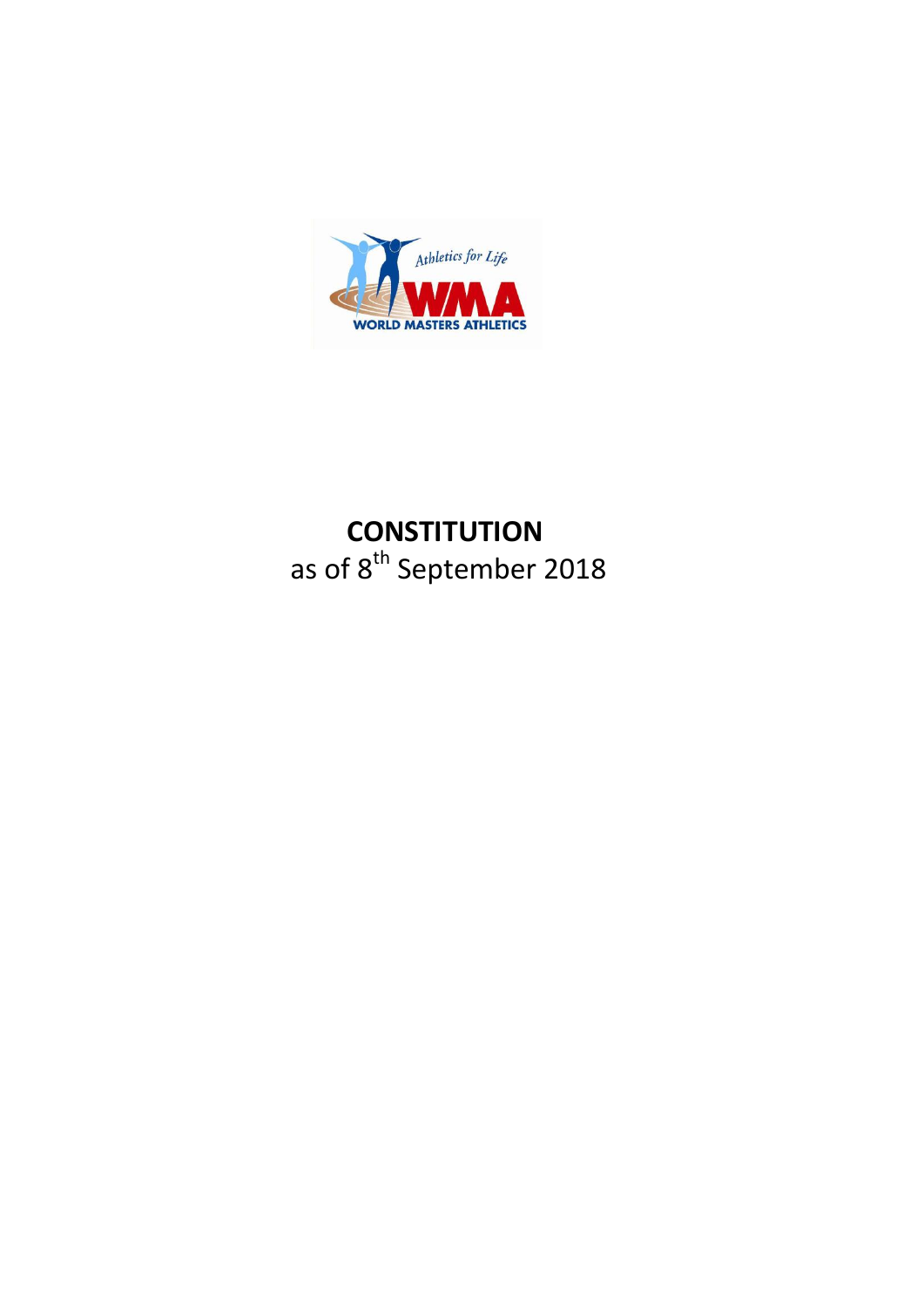## **TABLE OF CONTENTS**

## **PART-A: DECLARATION, INTERPRETATION AND OBJECTS**

- 1. Name, Identification and Registered Office
- 2. Definitions
- 3. Objects

#### **PART-B: WMA MEMBERSHIP**

- 4. Membership
- 5. Termination of Membership
- 6. Membership Fees<br>7. Rights and Obligat
- Rights and Obligations of Members
- 8. Information

#### **PART-C: ADMINISTRATION**

- 9. Management Structure<br>10. General Assembly
- General Assembly
- 11. Powers of the General Assembly
- 12. Council and Executive
- 13. Powers of Council and Executive

#### **PART-D: MEETINGS**

- 14. Convening a General Assembly
- 15. Special General Assembly
- 16. Conduct of General Assembly, Council and Executive Meetings
- 17. Voting
- 18. Eligibility and Election of Officers
- 19. Elections and Term of Office

#### **PART-E: FINANCIAL MATTERS**

- 20. Finances
- 21. Accounts
- 22. Liability

#### **PART-F: GENERAL**

- 23. Breaches of Standard of Conduct
- 24. By-Laws, Rules and Formal Policies
- 25. Changes to this Constitution
- 26. Commencement and Dissolution
- 27. Language and Interpretation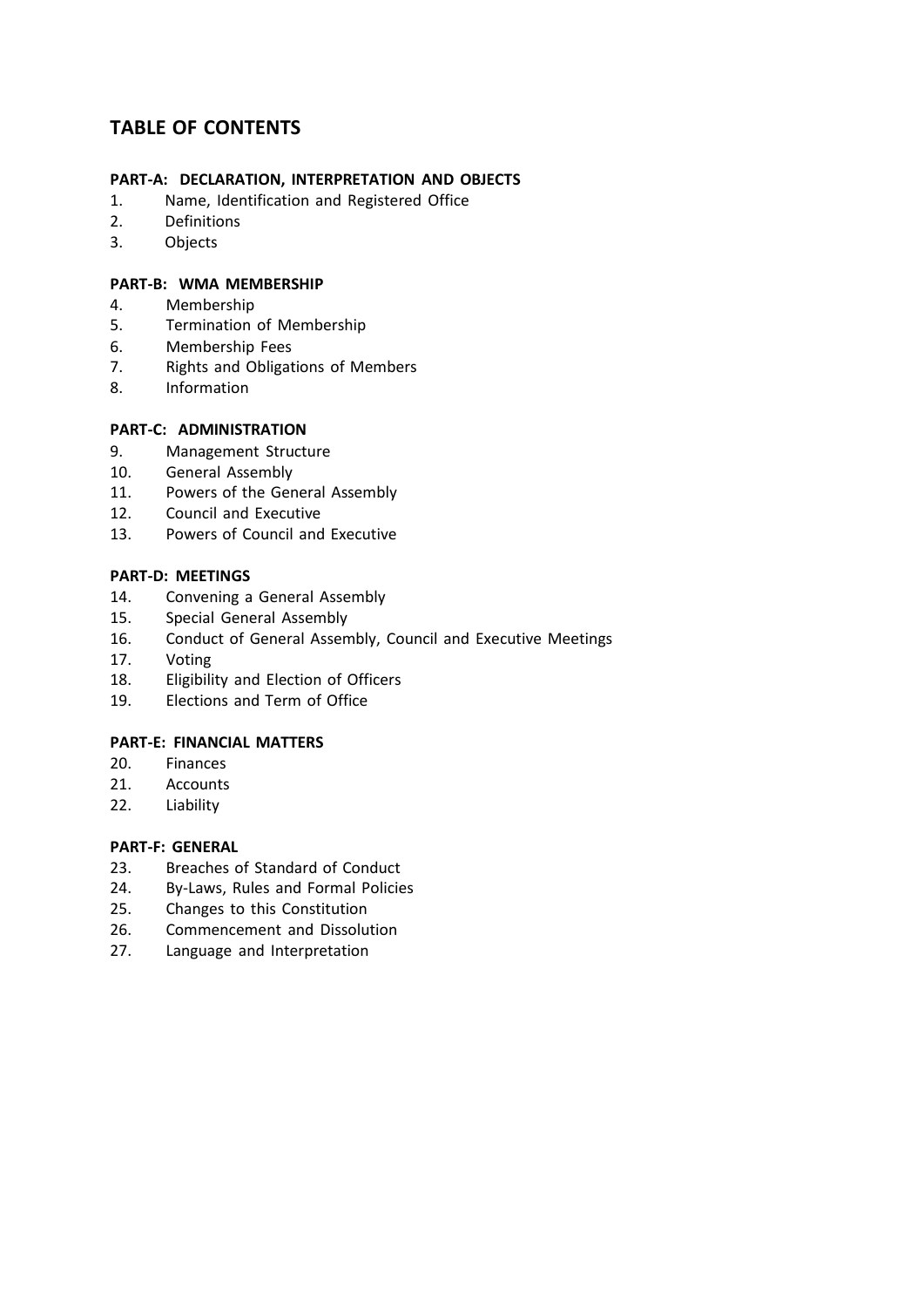#### **PART-A: DECLARATION, INTERPRETATION AND OBJECTS**

#### **1. Name, Identification and Registered Office**

- 1.1 The name of the association of which this is the Constitution shall be "World Masters Athletics" (WMA).
- 1.2 WMA is a not-for-profit organization that is neutral regarding politics, religion, ethnicity and gender. Its duration is unlimited.
- 1.3 WMA is registered in the Principality of Monaco as an Association under the laws of Monaco (Act No. 1.355 of December 23, 2008) and is subject to the requirements of that Act.
- 1.4 The WMA headquarters are located at 6 Quai Antoine 1er, Monaco, but may be transferred to any other place in the Principality by resolution of Council. It cannot be transferred outside the Monaco Principality.
- 1.5 WMA is the world-governing body for the sport of masters athletics, and operates in coordination with IAAF.

#### **2. Definitions**

2.1 In this Constitution of World Masters Athletics, and in the By-Laws and Rules the words and phrases set out below have the meanings given in this Clause, except where a different meaning is clearly intended, and when used in the plural have corresponding meanings.

| <b>Anti-Doping Rules</b>                                               | means anti-doping rules and policies adopted under the By-Laws.                                                                                                              |
|------------------------------------------------------------------------|------------------------------------------------------------------------------------------------------------------------------------------------------------------------------|
| <b>Athletics</b>                                                       | means the sport of track and field, road running, race walking, cross                                                                                                        |
|                                                                        | country running and mountain running.                                                                                                                                        |
| <b>By-Laws</b>                                                         | mean the laws that have been adopted under this Constitution.                                                                                                                |
| <b>Committee</b>                                                       | means a standing or ad hoc committee established under this Constitution<br>or the By-Laws.                                                                                  |
| Council                                                                | means the body responsible for the administration of WMA consisting of<br>the elected members of the Executive, the IAAF Representative and the<br>Regional Representatives. |
| Country                                                                | means a self-governing geographical area of the world recognized as an<br>independent state by international law and international governmental<br>bodies.                   |
| <b>Delegate</b>                                                        | means a representative of a Member eligible to speak and vote at a<br>General Assembly.                                                                                      |
| <b>Executive</b>                                                       | means the Officers plus the IAAF Representative.                                                                                                                             |
| <b>Formal Notice</b>                                                   | means official notification by personal delivery, mail, electronic mail,<br>facsimile, telegram or any other means of written communication.                                 |
| <b>Formal Policies</b>                                                 | means policies adopted by Council or the Executive to govern the activities<br>of Council, the Executive and Committees.                                                     |
| <b>General Assembly</b>                                                | means a meeting of Council and Delegates.                                                                                                                                    |
| Honorary member                                                        | means an individual recognized by the General Assembly for meritorious<br>services to WMA.                                                                                   |
| <b>IAAF</b>                                                            | means the International Association of Athletics Federations.                                                                                                                |
| IAAF Representative means the member of Council appointed by the IAAF. |                                                                                                                                                                              |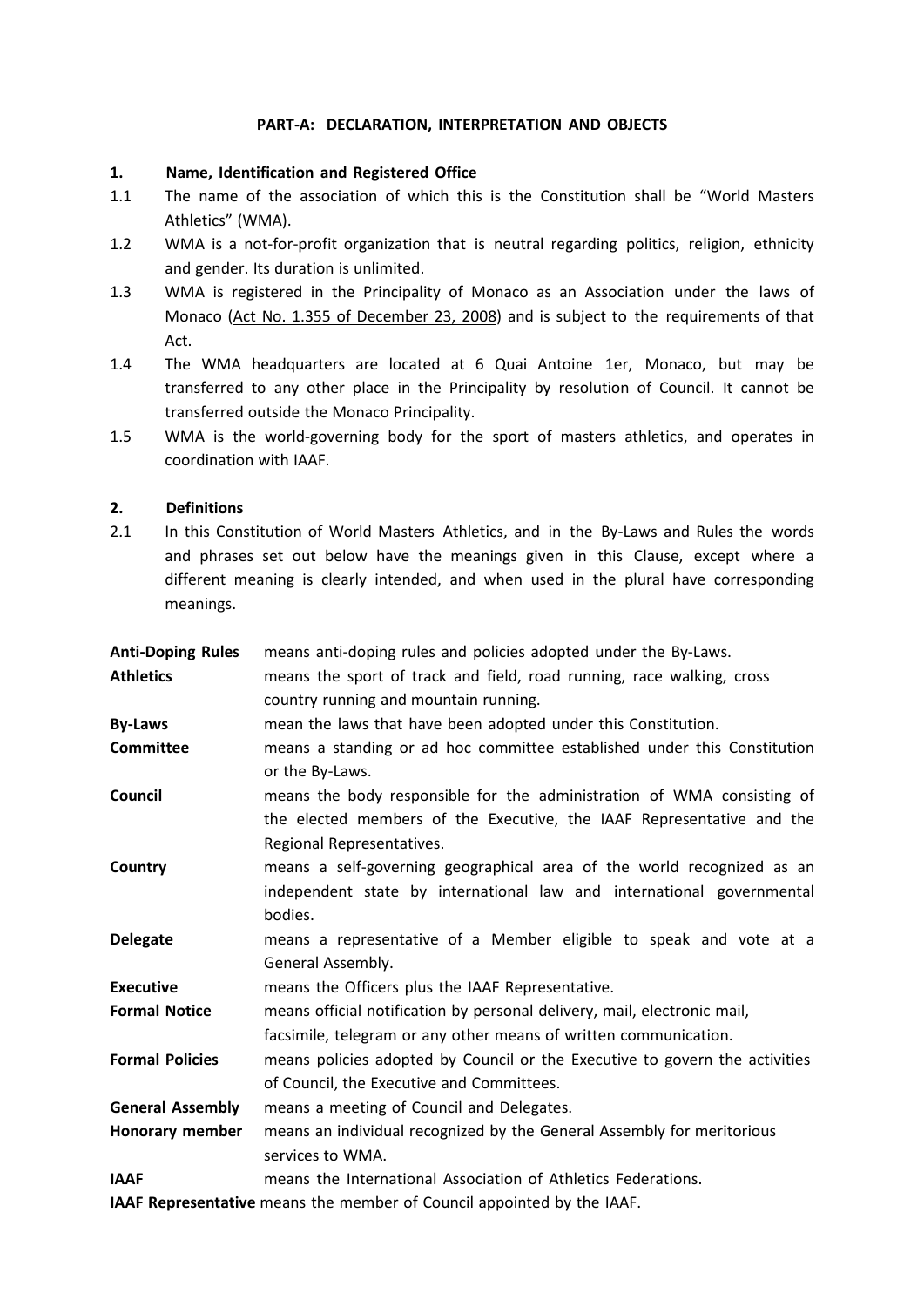**Majority** means a vote of more than 50 per cent of Valid Votes.

**Masters Athlete** means any male or female participating in Athletics who has attained the age of 35 years who is currently registered or licensed by a Member. A **masters athlete** (all lower case) shall refer any male or female participating in Athletics who has attained the age of 35 years but who is not registered with a Member (such as some Masters Games competitors).

**Member** means an athletics organization affiliated with WMA which is responsible to represent all Masters Athletes of a Country or Territory; and **Membership** shall have a corresponding meaning.

**National Governing Body** means the organization in a Country or Territory which is responsible for Athletics and which is affiliated with IAAF.

- **Objects** means the purposes for which WMA is established as stated in this Constitution.
- **Office Bearer** means an individual elected or appointed to Council or to a Committee or to represent WMA on an external body.
- **Officer** means an individual elected or appointed to fill a vacancy as the President, the Executive Vice-President, the Vice-President Competition, the Secretary, the Treasurer or the Women's Representative; and **Office** has a corresponding meaning.
- **Original WMA** means the entity established in Sweden in 1977 under the name World Association of Veteran Athletes which now continues there under the name World Masters Athletics.
- **Quorum** means the minimum number of persons who need to be present to constitute a valid meeting.
- **Region** means each of the six geographical areas into which the world has been divided for the purposes of the administration of WMA and for the grouping of Members, being Africa; Asia; Europe; North and Central America & the Caribbean; Oceania; and South America; and **Regional** has a corresponding meaning.
- **Regional Association** means the organization responsible for coordinating and fostering masters athletics in a Region.

**Regional Representative** means the person appointed to Council by a Region.

- **Rules** mean the Rules of Competition for the conduct of masters athletics, the Championship Rules for the conduct of WMA Championships, and the Anti-Doping Rules.
- **Special Majority** means at least two-thirds of the Valid Votes.
- **Territory** means any semi-autonomous territory or dependency recognised by international law and international governmental bodies.

**Valid Votes** means all votes cast except:

- (i) blank votes, or
- (ii) votes for more candidates than the number required.
- **WADA** means the World Anti-Doping Agency.

**WMA** means World Masters Athletics, of which this is the Constitution.

**WMA Meeting** means a General Assembly or a meeting of Council, of the Executive or of a Committee.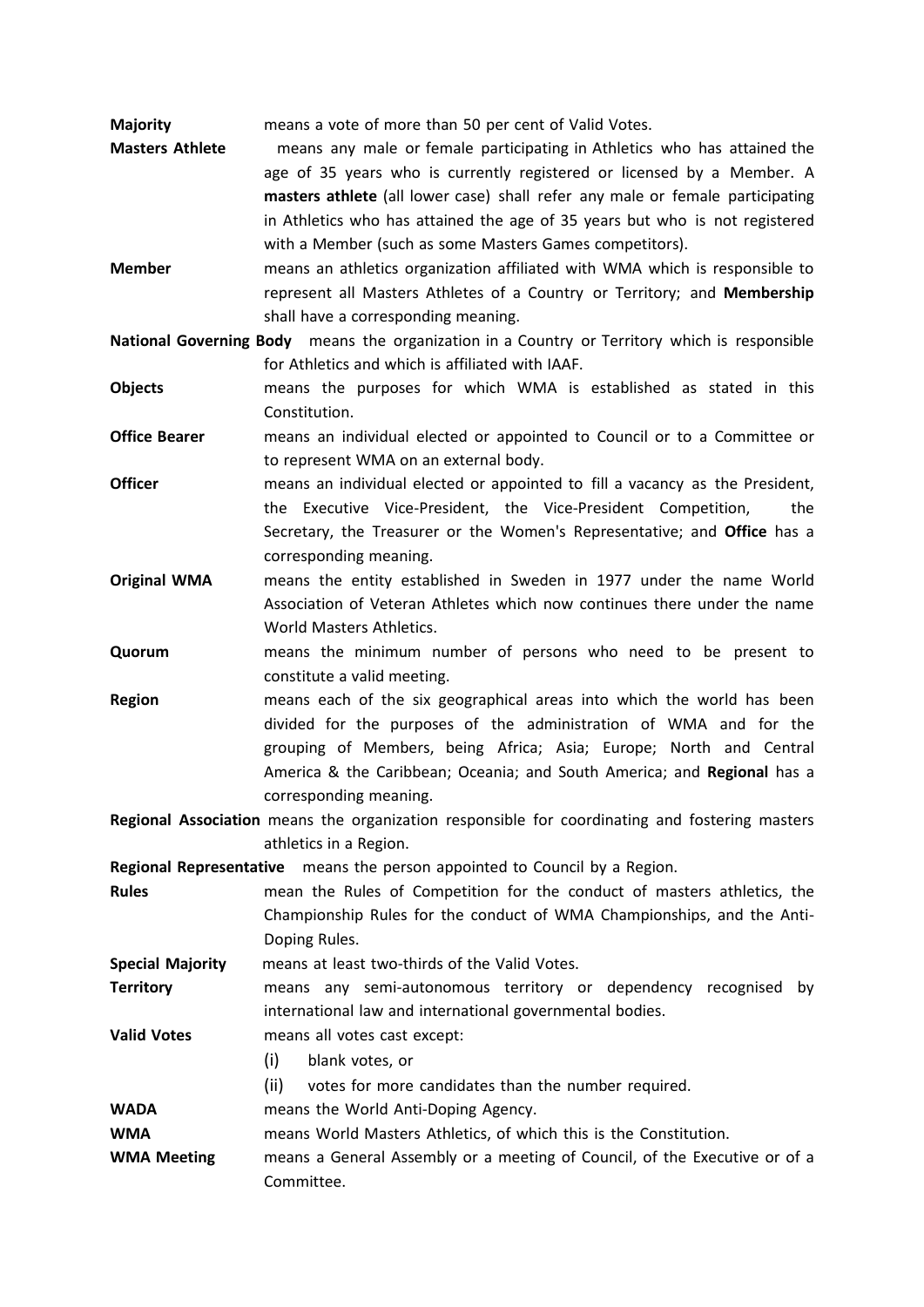- 2.2 The By-Laws, the Rules of Competition, the Championship Rules, the Anti-Doping Rules and Formal Policies made under this Constitution are not part of this Constitution but provide further detail or expand on elements of the Constitution or address matters not specifically dealt with in the Constitution.
- 2.3 In this Constitution, the By-Laws, the Rules and the Formal Policies the masculine gender includes the feminine gender. However specific reference to the feminine gender means only the feminine gender.

#### **3. Objects**

- 3.1 The Objects of WMA are:
	- (i) to develop, regulate, promote and manage all aspects of the sport of masters athletics at the world level for the Members,
	- (ii) to establish, coordinate, and foster masters athletics through Regional Associations,
	- (iii) to safeguard, act in the interests of, and maintain the reputation and integrity of masters athletics,
	- (iv) to foster a supportive and non-discriminatory environment for athletes, officials, support staff and administrators involved in masters athletics throughout the world, regardless of age, gender, sexual preference, race, religious, political or other orientation or ability,
	- (v) to sanction, promote and ensure the conduct of WMA championships and other competitions as determined from time to time,
	- (vi) through the IAAF, to sanction or conduct, either by WMA or through its Regional Associations, any masters athletics competition scheduled by any non-IAAF/WMA affiliated organization, in particular "Games organisations",
	- (vii) to foster friendly and cooperative masters athletics competition at the national level and between Members at the Regional level,
	- (viii) to work in co-operation with the IAAF, and to ratify and implement IAAF rules, regulations, directives and sanctions as they apply to masters athletics,
	- (ix) to work in co-operation with other organizations that are engaged in the sport of masters athletics,
	- (x) to implement WADA/IAAF anti-doping regulations as they are deemed to apply to masters athletics,
	- (xi) to ratify and maintain World Masters Athletics records and best performances,
	- (xii) to liaise with Members directly and through their Regional Associations in relation to masters athletics and the interests of athletics more generally,
	- (xiii) to establish standards of conduct expected of Office Bearers, Masters Athletes, officials, support staff and administrators and disciplinary procedures for breaches of these standards,
	- (xiv) to succeed to the position, authority, activities, affiliations, assets, obligations, and outcomes of Original WMA.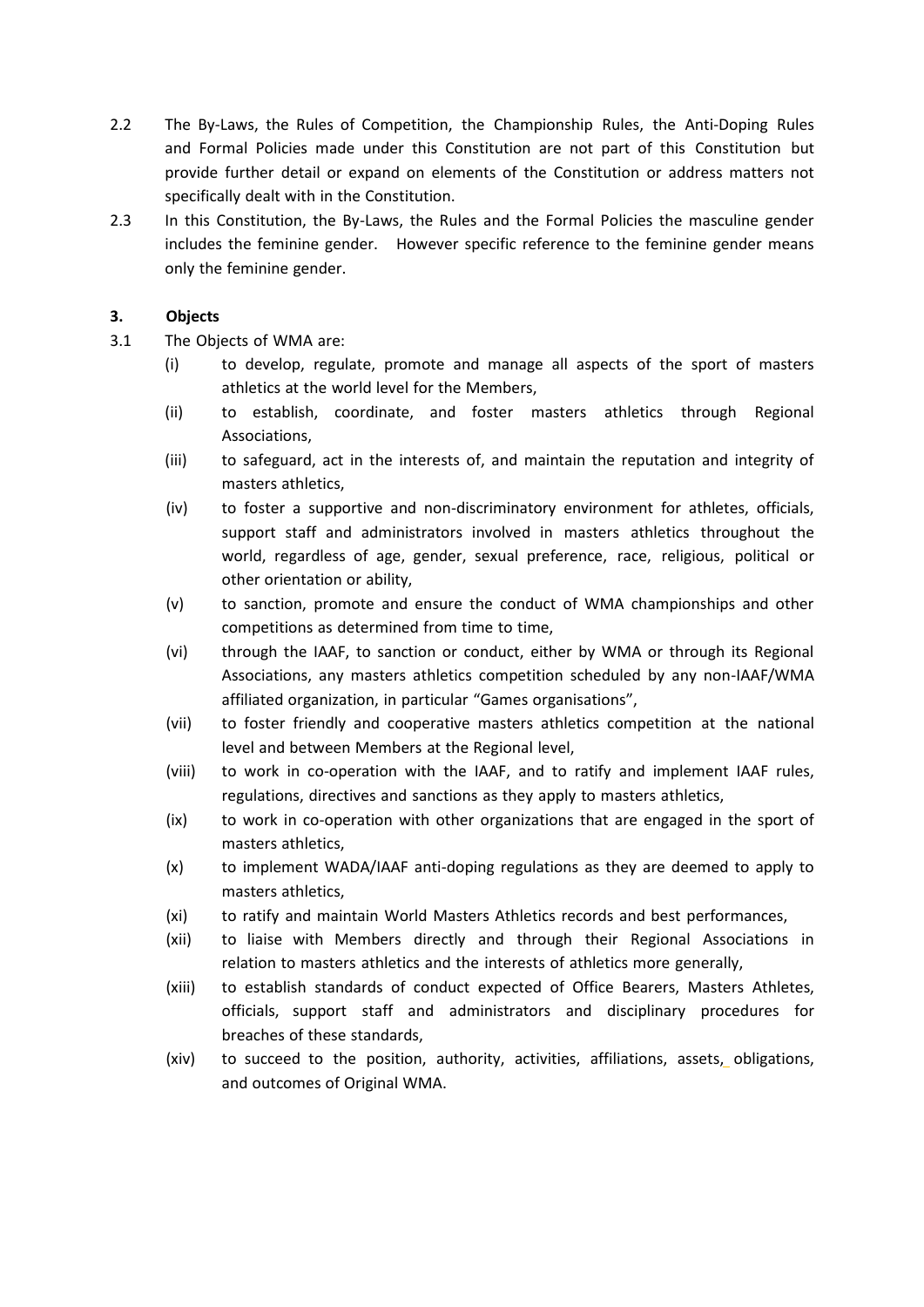#### **PART-B: WMA MEMBERSHIP**

#### **4. Membership**

- 4.1 Only one properly constituted association or organization that represents Masters Athletes for each Country or Territory is eligible for Membership in WMA; this may be a National Governing Body or an independent national masters body that is approved by the National Governing Body.
- 4.2 Membership of WMA shall not be available to any prospective member whose constitution is inconsistent with the Objects or spirit of this Constitution.
- 4.3 Applications for Membership shall be sent to the Regional Association to which the applicant belongs, which will then provide its comments on the application and forward it to the WMA Secretary for a decision by the WMA Council.

#### **5. Termination of Membership**

- 5.1 Where the affiliation of a National Governing Body to IAAF is terminated (for whatever reason) in accordance with the IAAF constitution then WMA Membership of the Member from the corresponding Country or Territory is simultaneously terminated.
- 5.2 A Member may cease to be a Member of WMA by sending a resignation letter on its official letterhead to the WMA Secretary.
- 5.3 The Council may recommend suspension or termination of a Member or its officers, to a General Assembly if it is of the opinion that the Member has:
	- (i) refused or neglected to comply with the provisions of this Constitution, the By-Laws, the Rules or other valid WMA resolutions or directives after being given notice to do so, or
	- (ii) continued to act in a manner prejudicial to the interests or reputation of WMA and masters athletics after being given notice to desist from any such act, or
	- (iii) become inactive or is no longer a properly constituted national association or an organization that represents Masters Athletes, or
	- (iv) fails to act in accordance with their own constitution, in the interest of their athletes and in accordance with good practice that befits the position of the office they are elected to.
- 5.4 The Council can recommend the suspension or the termination of a Member's Membership explaining the grounds of which it was based. By-Law 29 provides further detail regarding termination or suspension of Membership.
- 5.5 The Member will be given the possibility to attend and speak to the motion for suspension or termination at that General Assembly, or submit at or prior to the General Assembly written representations regarding the notice of motion.
- 5.6 Any General Assembly decision to suspend or terminate shall by Special Majority.
- 5.7 Any decision to terminate the Membership of a Member shall be subject to an appeal to the Law & Legislation Committee whose decision shall have immediate effect and shall be final and binding on the parties with no further right of appeal.

#### **6. Membership Fees**

6.1 WMA may charge Members Membership fees, and the amount of the Membership fee and its method of determination shall be proposed by Council and must be approved by a General Assembly and specified in the WMA By-Laws.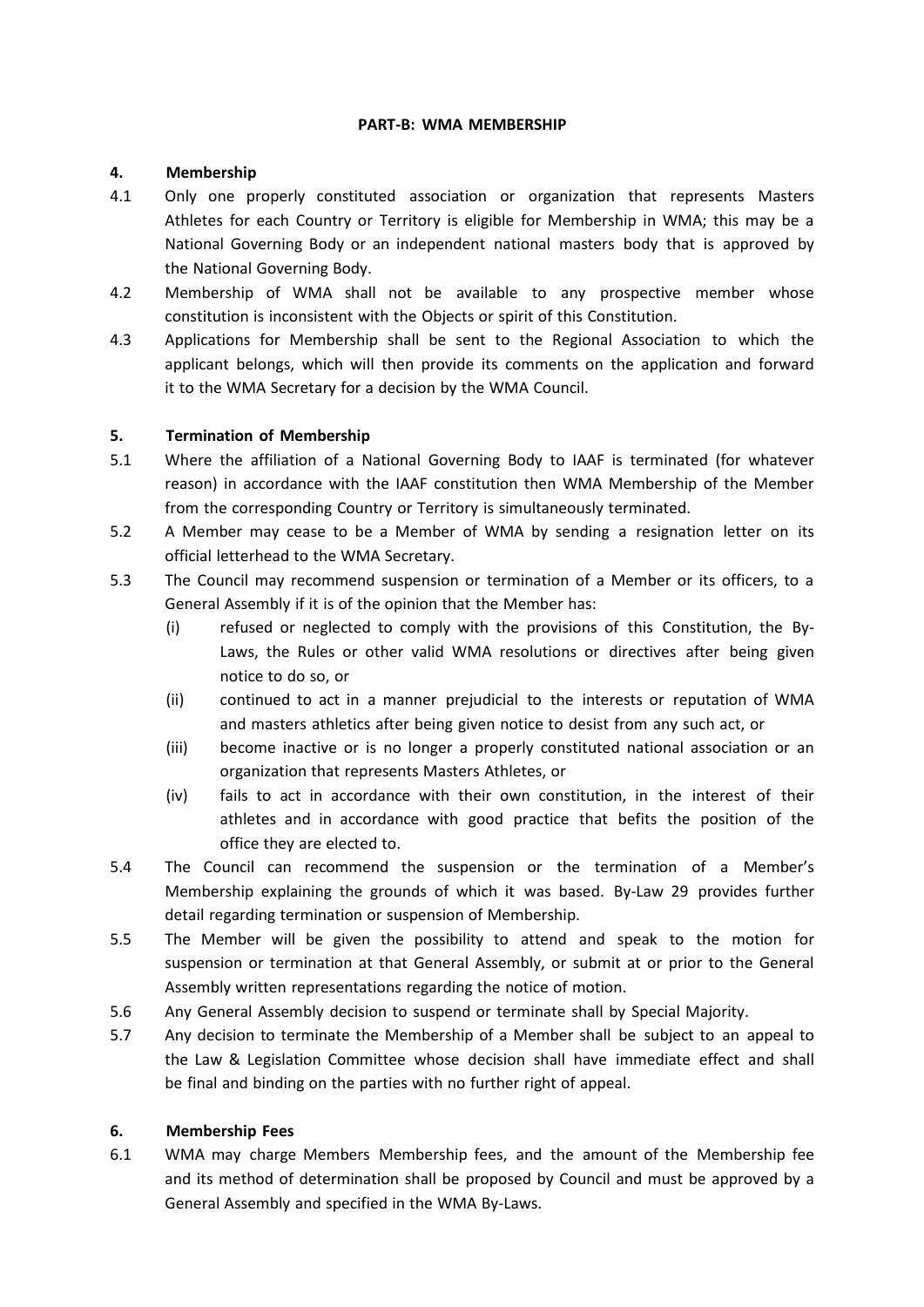#### **7. Rights and Obligation**s **of Members**

- 7.1 Members are entitled to propose motions and vote at General Assemblies.
- 7.2 Members are entitled to nominate eligible individuals to be Office Bearers.
- 7.3 Members are entitled to nominate host cities for WMA Championships.
- 7.4 Members shall regulate, administer and support masters athletics in their jurisdiction and otherwise operate in a manner that is consistent with the Objects.
- 7.5 Members shall promptly provide to the secretary of their Regional Association and the WMA Secretary the contact information for their organization and any changes or updates to that information and should respond within 30 days to any reasonable request from the Secretary for information relating to the Member's organization and activities relating to masters athletics.
- 7.6 Members shall, if requested, provide a biennial report to their National Governing Body and to the secretary of their Regional Association.
- 7.7 Members shall ensure the payment of their Membership fees, if any, as well as facilitating the payment of any other fees such as WMA championship fees or competitor levies collected on behalf of WMA by a championship hosting organization in their jurisdiction.

#### **8. Information**

- 8.1 The Secretary shall promptly notify Members of any changes to this Constitution, the By-Laws, the Competition, Championship and Anti-Doping rules and Formal Policies, and of the availability of any new editions of WMA documents and of any changes to Council membership.
- 8.2 The Secretary shall provide timely administrative information to Members as required by this Constitution and the By-Laws.

#### **PART-C: ADMINISTRATION**

#### **9. Management Structure**

9.1 The affairs of WMA shall be the responsibility of the General Assembly, Council and the Executive. The General Assembly is the supreme decision making body of WMA. Council and the Executive are responsible for the day-to-day management of WMA's affairs.

#### **9.2 Responsibility of the members**

The Association is responsible for the assets used in its name and in no way can the members be personally liable for the Association's commitments.

#### **10. General Assembly**

- 10.1 The General Assembly shall consist of:
	- (i) the Council, and
	- (ii) Delegates.
- 10.2 The General Assembly shall be conducted in accordance with By-Laws 12 and 15.
- 10.3 At the General Assembly, each Delegate may speak in his own language but must arrange for the translation of his address into English if such service is not otherwise provided.
- 10.4 The number and eligibility of Delegates at a General Assembly shall be determined on the following basis:
	- (i) each Member shall be entitled to one Delegate,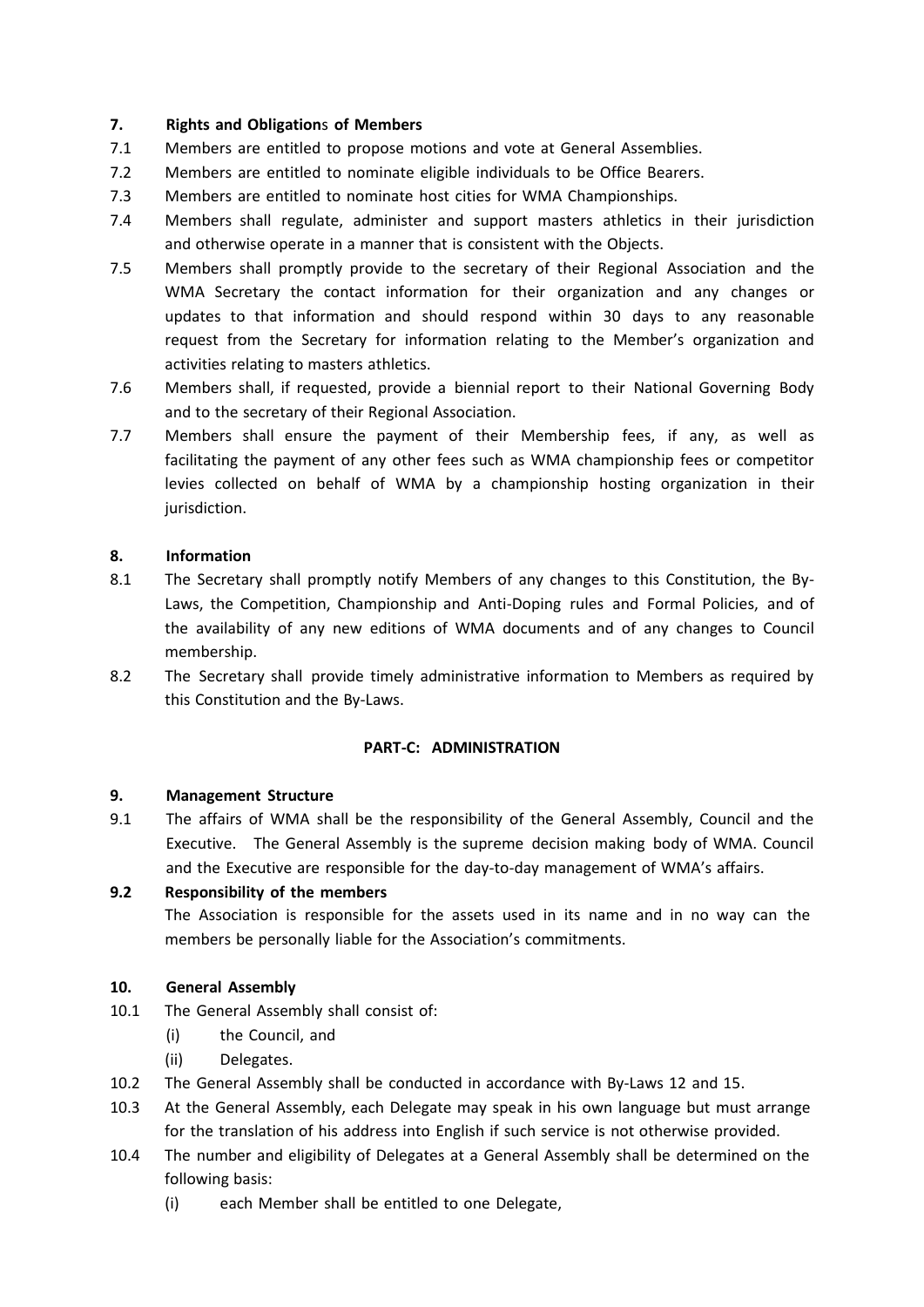- (ii) each Member shall be entitled to one additional Delegate for each 100 of the total of its competitors at the last three outdoor WMA Stadia Championships, to a maximum of four additional Delegates,
- (iii) the competitors referred to in **Clause 10.4 (ii)** shall mean eligible competitors registered as entered and fully paid up regardless of whether they start their events or not,
- (iv) a Delegate must be a Masters Athlete who is a member in good standing of the Member which they represent or an office bearer of that Member. Proxies or delegating representation by a Member to any individual from another Member is not permitted, and
- (v) each Delegate present is entitled to one vote on any motion.
- 10.5 The names of Delegates including any substitutes shall be provided in writing by Members to the Secretary at least 30 days before the General Assembly.
- 10.6 The nomination of substitute Delegates to replace previously nominated Delegates must be made in writing by Members on their official letterhead, and lodged with the WMA Secretary not less than 24 hours in advance of the opening of the General Assembly.
- 10.7 Each Council member present is entitled to one vote on any motion.
- 10.8 Non-voting observers, including Honorees**,** Bidding Delegations, members of the Press, athletes and members of the public may be permitted to attend a General Assembly, but shall be physically separated from Delegates, and may not participate in any manner unless specifically requested to do so by the Chair.
- 10.9 Where a special General Assembly is held, the number of Delegates for each Member shall be those of the preceding General Assembly, except that, if the special General Assembly is held less than 120 days before an upcoming General Assembly or concurrent with a General Assembly the number of each Member's Delegates for the upcoming or concurrent General Assembly shall be its entitlement for the special General Assembly.

#### **11. Powers of the General Assembly**

- 11.1 The powers of the General Assembly are:
	- (i) to elect the Officers,
	- (ii) to receive and vote upon the reports submitted by the President, Secretary, Treasurer and IAAF Representative,
	- (iii) to receive and vote upon the audited financial report and the budget for the next accounting period,
	- (iv) to hear bid proposals and vote on the venues for the hosting of WMA championships in accordance with the Championship Rules,
	- (v) to approve the amount of any WMA membership fees,
	- (vi) in accordance with Formal Policies, to confer honors upon any individual for outstanding service to the administration of WMA and the Objects,
	- (vii) to approve amendments to the Constitution by Special Majority,
	- (viii) to adopt By-Laws and Rules and approve amendments thereto,
	- (ix) to dissolve or transform WMA into another legal form or to merge with another organization by Special Majority,
	- (x) to adjudicate in accordance with natural justice in relation to any Council recommendation upon any disciplinary charge relating to a Region, Member or other masters associations, and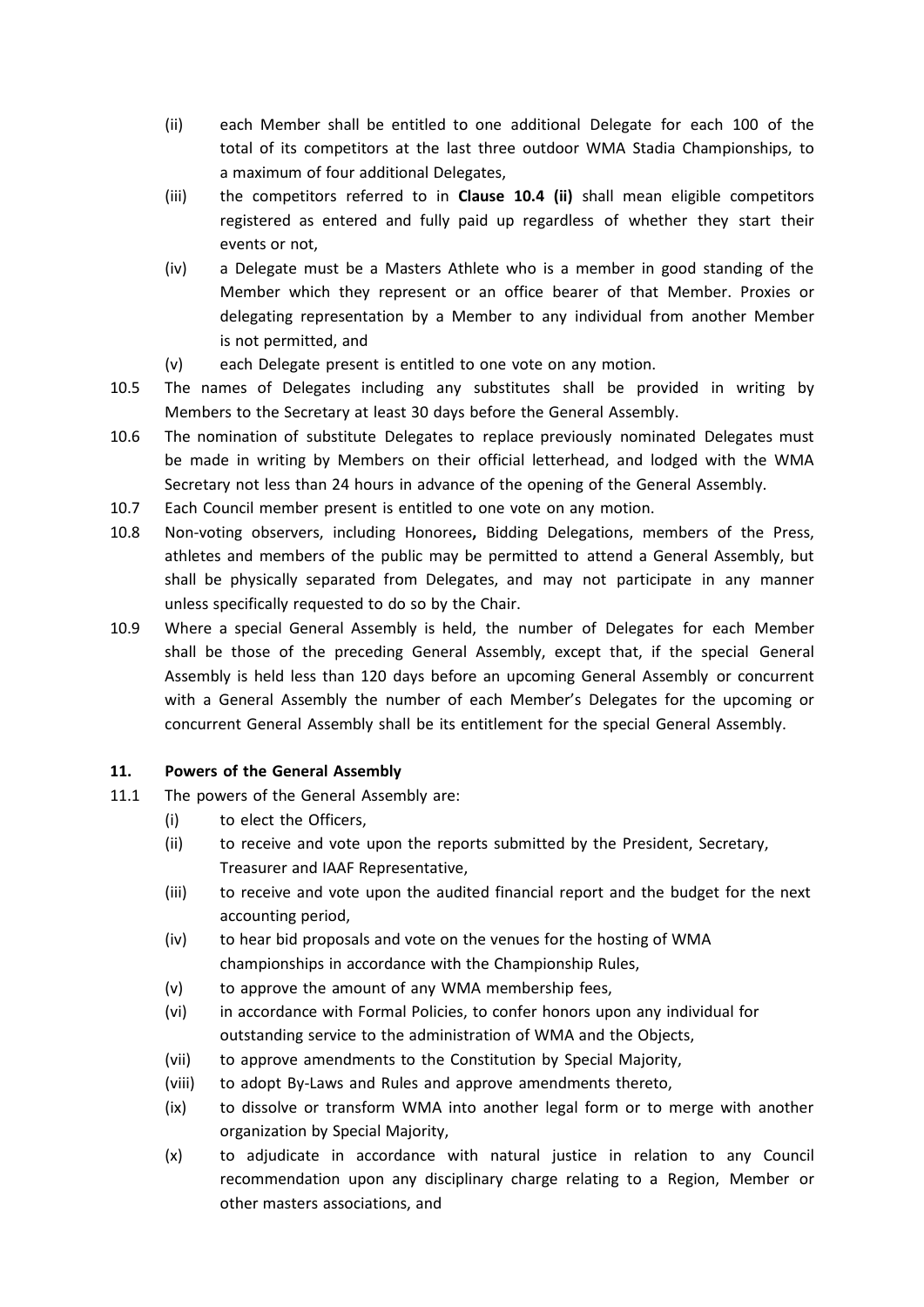(xi) to suspend a Member or terminate a Member's Membership as provided in theBy-Laws.

#### **12. Council and Executive**

- 12.1 Council shall consist of:
	- (i) the Officers,
	- (ii) the IAAF Representative, and
	- (iii) six Regional Representatives, one from each Region.
- 12.2 The Executive shall consist of:
	- (i) the Officers, and
	- (ii) the IAAF Representative.
- 12.3 The 6 elected members of the Council are
	- (i) the President,
	- (ii) the Executive Vice-President,
	- (iii) the Vice-President Competition,
	- (iv) the Secretary,
	- (v) the Treasurer,

#### **12.4 Roles and Responsibilities of the President**

The President is the chief executive officer of WMA and shall carry the ultimate responsibility for the good management of its internal and external business. His duties comprise:

- convening the meetings of the Council and Executive of which he is setting the agendas,
- chairing all General Assembly, Council and Executive meetings,
- reporting formally on his and WMA's activities and business at General Assemblies and at Council and Executive meetings,
- chairing the Media-Marketing & Communications and the Finance committees,
- having the right to sit on any Committee or nominate a deputy to sit thereon,
- being a co-signatory with either the Secretary or Treasurer to all payments and contracts with a value greater than US\$10,000, and
- being the WMA representative to all external organizations and events where WMA representation is appropriate.

#### **12.5 Roles and Responsibilities of the Executive Vice-President**

The Executive Vice-President shall assist the President and deputize for him and undertake any co-signatory functions if the President, because of illness or other reason, is unable to perform his duties. His duties comprise:

- assuming the office of President if the President dies, resigns, or is removed from office between General Assembly meetings, and this until the next General Assembly where the position of President comes up for election, and
- undertaking pre-bid evaluations of venues and facilities and dealing with nontechnical organizational matters for WMA championship bidding candidates.

#### **12.6 Roles and Responsibilities of the Vice-President Competition**

The Vice-President Competition's duties comprise: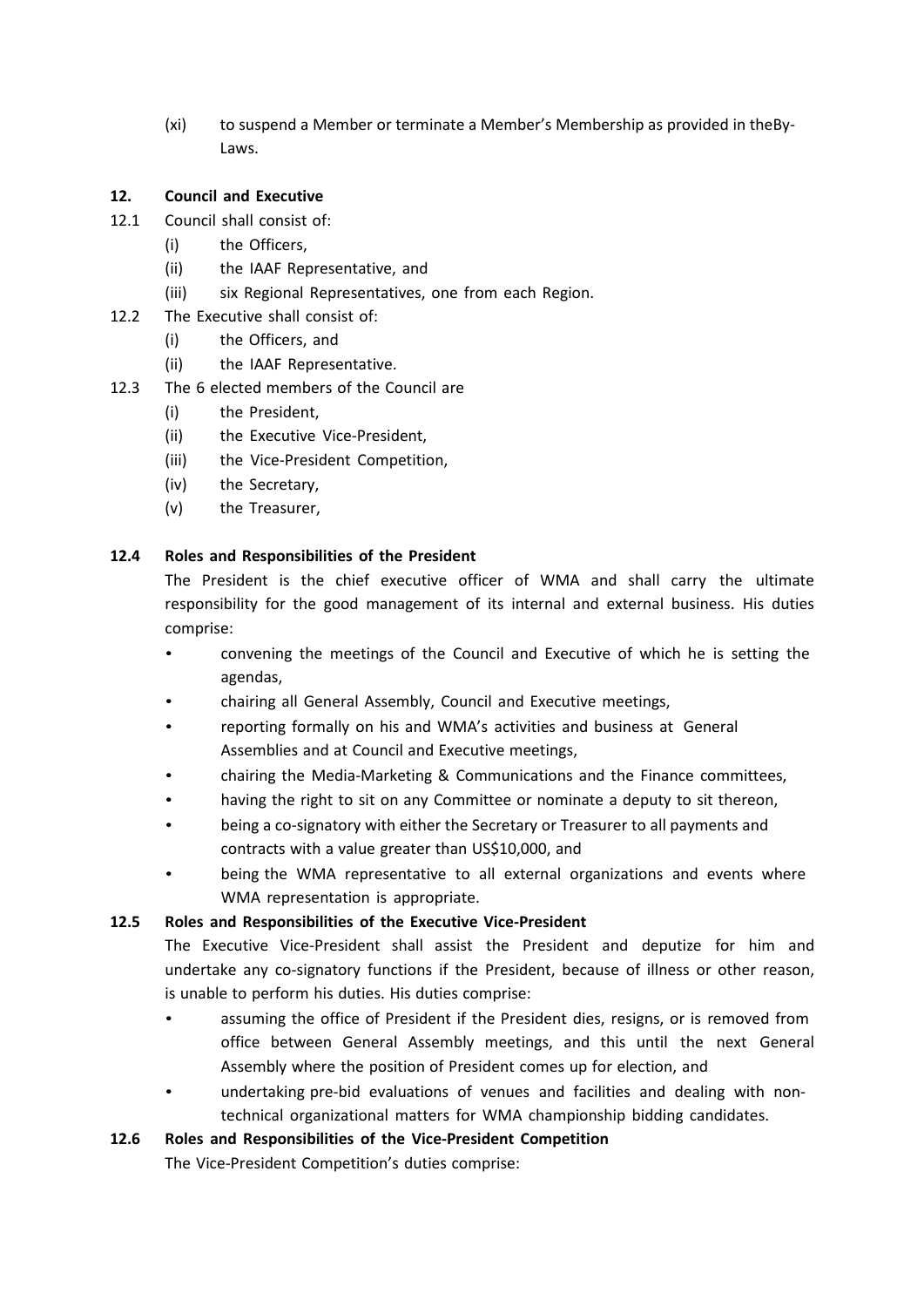- being responsible of all aspects related to the WMA competitions, and shall make regular reports to Council on the progress of each WMA championship and on other competition matters, and
- being the Chair of the Competition Committee.

## **12.7 Roles and Responsibilities of the Secretary**

The Secretary shall be directly responsible for the day-to-day workings and administration of WMA. His duties comprise:

- creating and maintaining full records including all incoming and outgoing correspondence and notices of motion, and undertake all administration on behalf of WMA, the Council and the Executive,
- convening meetings of the General Assembly, Council and Executive at the direction of the President and prepare its organization. This shall include producing and distributing an agenda, writing the minutes and keeping all Members informed of the decisions taken,
- submitting to each meeting of the Council or Executive a report on the WMA's activities for the period since the previous meeting, and
- maintaining a register of all Members including a database of all championship competitors as required to determine the number of Delegates to which each Member is entitled at a General Assembly.

## **12.8 Roles and Responsibilities of the Treasurer**

The Treasurer shall be responsible for the management of WMA's finances and accounting. His duties comprise:

- collecting all moneys due to WMA, and paying all accounts owed by it in a timely manner,
- keeping and maintaining true and orderly records and accounts of WMA's financial affairs,
- preparing a budget for the Executive for the next financial year in consultation with the President and the Secretary,
- submitting a detailed statement of income and expenditure for the preceding accounting period to Council, and
- presenting to the General Assembly an audited balance sheet and statement of income and expenditures for the preceding accounting period, and the proposed biennial budget.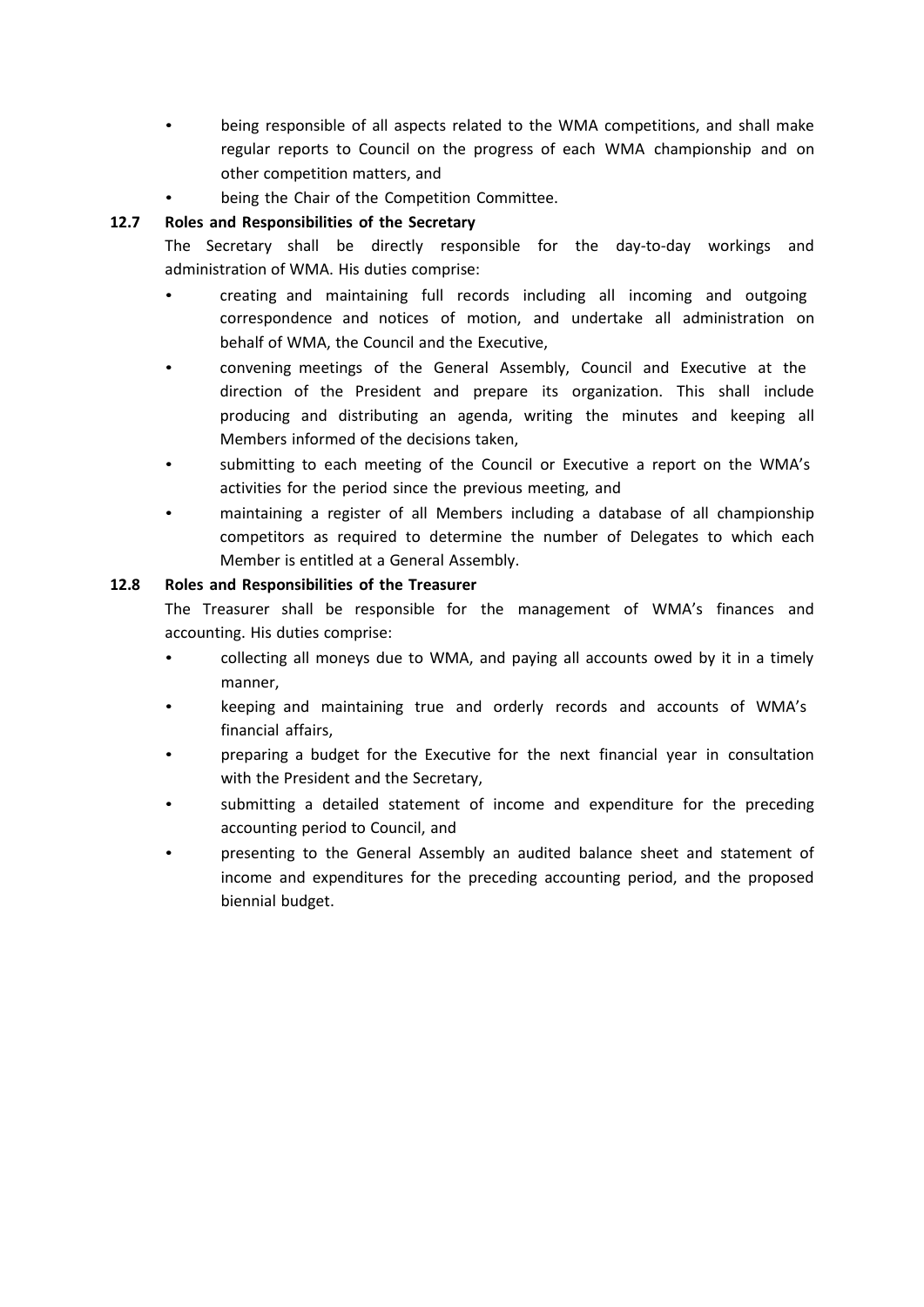#### **13. Powers of Council and Executive**

- 13.1 The powers and responsibilities of Council and the Executive are:
	- (i) to undertake the day-to-day management of WMA and implement General Assembly resolutions,
	- (ii) to act in the interests of masters athletics consistent with this Constitution and to develop strategic directions for WMA,
	- (iii) to represent WMA interests to the IAAF and other external organizations,
	- (iv) to propose changes to the Constitution, the By-Laws, the Rules or any other matters for consideration by the General Assembly,
	- (v) to acquire by purchase, lease, exchange, gift or donation property of any kind that in the opinion of the Council may be necessary or useful to carry out the Objects, and to dispose of such property,
	- (vi) to seek donations, sponsorship, grants or financial loans and to engage in commercial activity by or on behalf of WMA for the development or support of world masters athletics and related activities,
	- (vii) to invest and deal with the funds of WMA in such a manner as they think fit in the interests of WMA,
	- (viii) to determine the amount of WMA championship fees and competitor levies,
	- (ix) to establish standing and ad hoc Committees, and to appoint, co-opt, or invite members as needed to such Committees,
	- (x) to make, amend and cancel Formal Policies, Anti-Doping Rules and TUE Regulations adapted from IAAF's regulations,
	- (xi) to appoint independent auditors,
	- (xii) to review and decide upon items referred to them by Office Bearers or Committees,
	- (xiii) to take or ensure disciplinary or legal actions in relation to alleged offenses by Masters Athletes and deal with un-sportsman-like conduct at WMA authorized championships so as to ensure fair play in masters athletics,
	- (xiv) to adopt a Common Seal for use by WMA when required in the execution of documents and, subject to the provisions of this Constitution, to regulate such use,
	- (xv) with the approval of IAAF, to modify the grouping of Members within the Regions, and
	- (xvi) to act on other matters relating to masters athletics not reserved for the General Assembly.

#### **PART-D: MEETINGS**

#### **14. Convening a General Assembly**

- 14.1 A General Assembly shall be convened, normally biennially**,** in conjunction with the WMA Stadia Championships, and shall be conducted as specified in the By-Laws.
- 14.2 General Assemblies shall be convened in English, although French, Spanish and other translations may be provided
- 14.3 At least 180 days prior to the opening date of the General Assembly, the Secretary shall give Formal Notice to the Members of any Officers whose term will be expiring at the time of the General Assembly and who is willing to stand for re-election.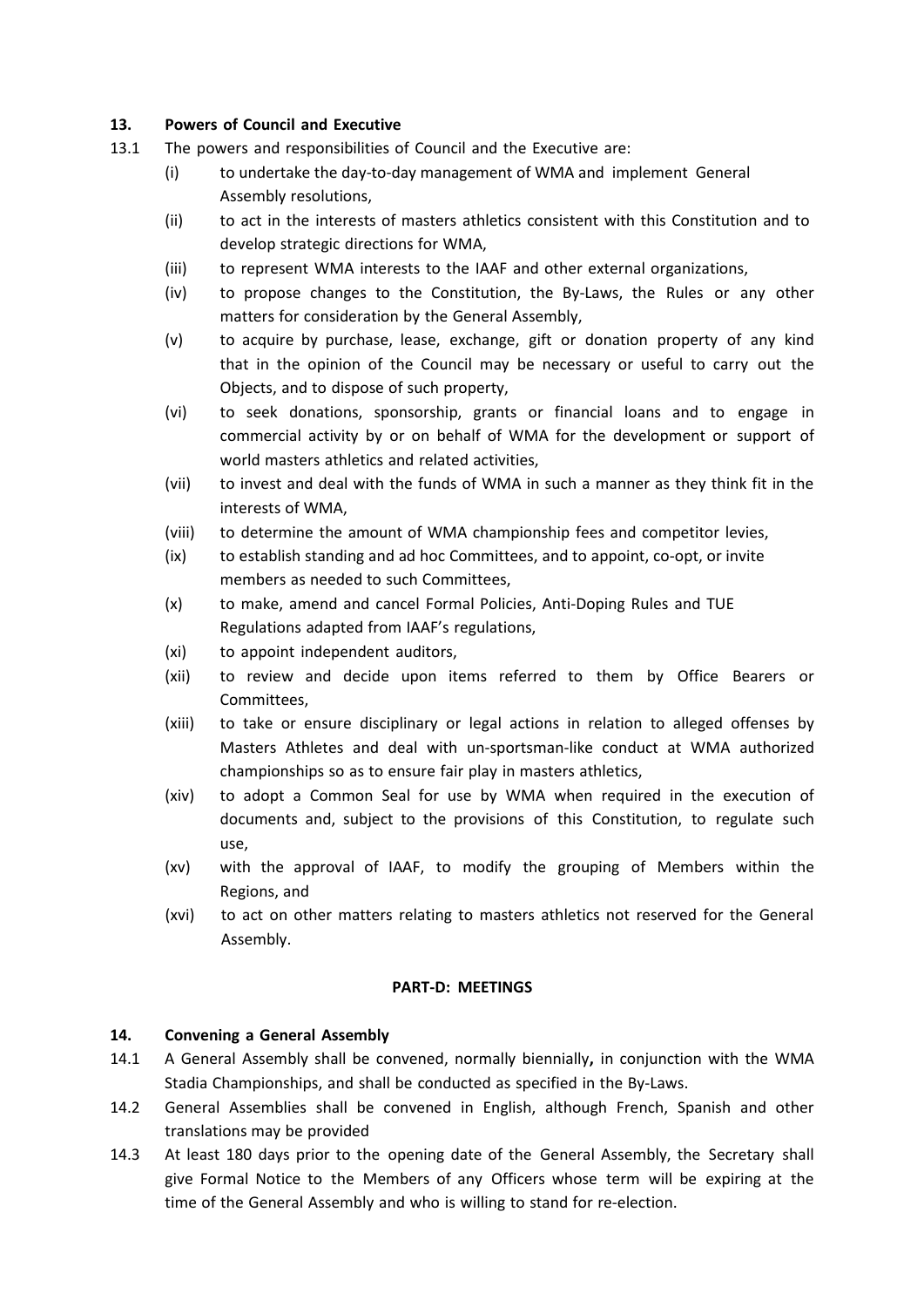- 14.4 At least 120 days prior to the opening date of the General Assembly, the Secretary shall give Formal Notice to the Members of the date and the venue of the General Assembly and of the deadlines specified in Clauses 14.6 and 14.8.
- 14.5 At least 90 days prior to the opening date of the General Assembly, each Member shall give Formal Notice to the WMA Secretary:
	- (i) of any resolutions to be considered at the General Assembly, and or
	- (ii) of candidates it nominates in accordance with the By-Laws for election to the Executive.
- 14.6 At least 45 days prior to the opening date of the General Assembly, the Secretary shall send out a Formal Notice to Members including:
	- (i) the agenda and any standing orders proposed by Council,
	- (ii) any candidates for election to the Executive with their curriculum vitae and any supporting information addressing the requirements for the position they are seeking election to,
	- (iii) the inspection reports prepared with respect to Bid Cities under the Championship Rules,
	- (iv) all other documents to be received, approved and/or voted on, and
	- (v) the number of Delegates to which the Member is entitled.
- 14.7 At least 30 days prior to the opening date and venue of the General Assembly, each Member shall give Formal Notice to the WMA Secretary of the names of its delegates and substitutes.
- 14.8 The Secretary shall not later than 60 days after any General Assembly give Formal Notice of Minutes, signed by the President, Secretary and note takers, including any amendments to the Constitution, By-Laws and Rules, to all Members and members of Council.

## **15. Special General Assembly**

- 15.1 A Special General Assembly may be convened by a majority of Council or upon request of at least one fifth of WMA Members, or by at least 3 Regional Associations to deal with one or more specific items under the Constitution or By-Laws.
- 15.2 The President in consultation with Council shall determine the date of the Special General Assembly.
- 15.3 A Special General Assembly shall only deal with the specific items for which the meeting was called.
- 15.4 In the case of a special General Assembly, short notice may be given as early as possible but within 14 days after the opening date is set.

## **16. Conduct of General Assembly, Council and Executive Meetings**

- 16.1 Executive meetings should be at least held annually.
- 16.2 Council meetings should be at least held once every two years.
- 16.3 The meetings are convened by the Secretary at least 30 days before the meeting.
- 16.4 The meeting minutes shall be sent out within 45 days of the meeting.
- 16.5 The meetings may be held by electronic means, if the President accepts it.
- 16.6 A quorum for a meeting shall be two thirds of its members.
- 16.7 if within one hour of the time notified for a meeting it appears that it will not be possible to achieve a quorum, the Chair, in discussion with those present, shall: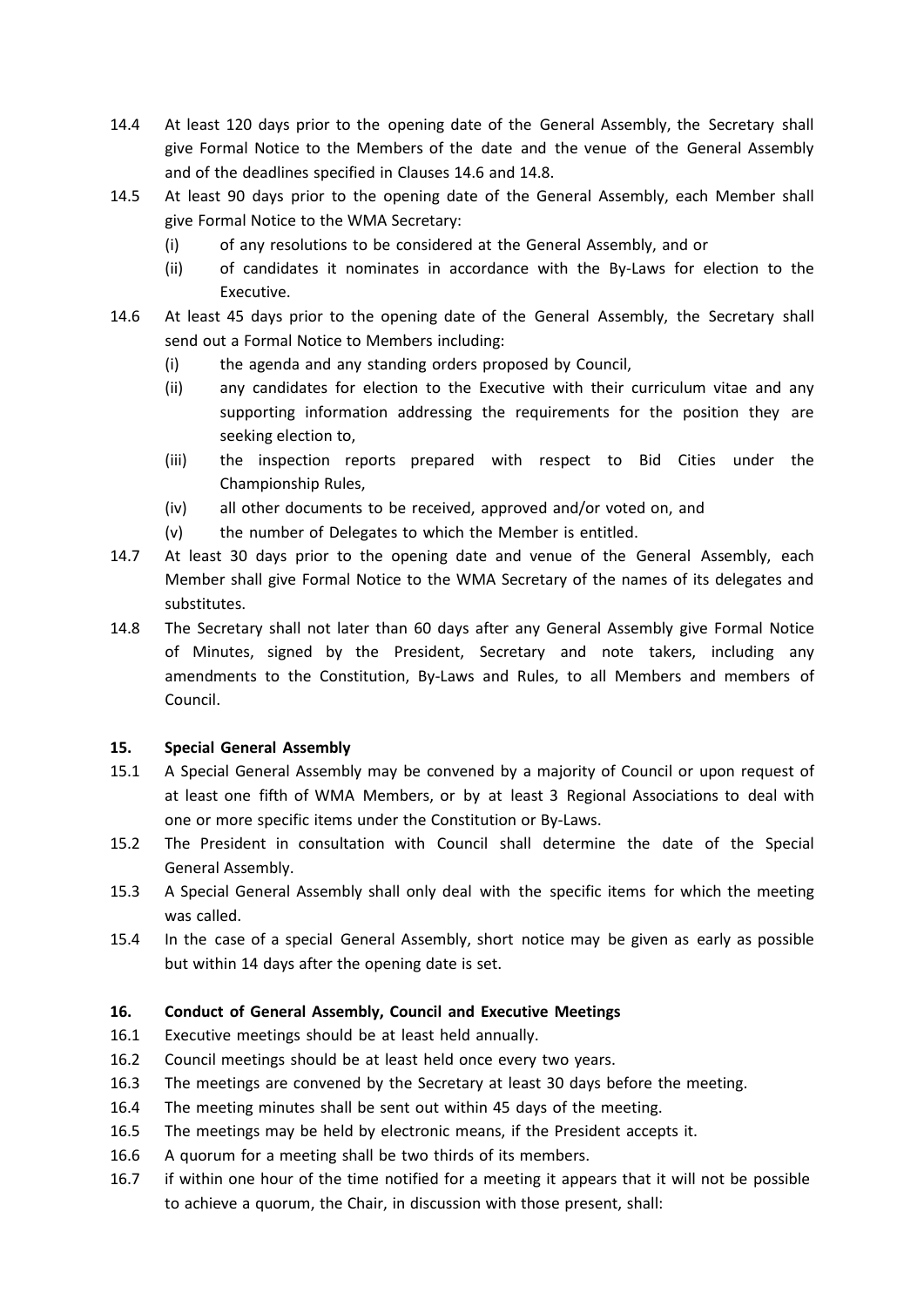- (i) adjourn the meeting and attempt to re-convene the meeting later in the day or on the following day or, failing that, on another date, or
- (ii) dissolve the meeting.

## **17. Voting**

- 17.1 At any WMA Meeting, resolutions and elections shall require a Majority unless otherwise specified in this Constitution or in the By-Laws.
- 17.2 Any motion or matter requiring decision at any WMA Meeting which is not held by electronic means shall take place openly determined by voice or by a show of hands, unless a formal count or a secret ballot is requested by two thirds of those present and eligible to vote.
- 17.3 Where a resolution concerns a member of Council, the member being considered shall not be present and shall have no vote. Where the President or Chair is involved, a temporary Chair shall be appointed for the duration of that matter.
- 17.4 In the case of a tied vote at any WMA Meeting, the Chair may use an additional vote to break the tie.
- 17.5 Elections to Council shall be by secret ballot, except for an Office for which there is only one candidate.
- 17.6 Where no candidate for election to Council gains a Majority, the candidate with the lowest number of votes shall be excluded and a further vote taken. This voting process shall continue until one candidate receives a Majority.

## **18. Eligibility and Election of Officers**

18.1 To be eligible to be a member of the Council an individual must have attained the age of 35 and have full civil rights; any member of the Council no longer fulfilling these conditions is deemed to have resigned.

## **18.2 Election procedure**

- (i) Proxies or delegating representation by a Member to any individual from another Member is not permitted.
- (ii) To be elected, a candidate must obtain the Majority of valid votes cast.
- (iii) Elections to Council shall be by secret ballot.
- (iv) By exception to the above clause, if there is only one candidate for an Office they shall be considered as being elected.
- (v) When there are two candidates or more for election to Council, and none gains a Majority, the candidate with the lowest number of votes shall be excluded and a further vote taken. This voting process shall continue until one candidate receives a Majority.
- (vi) In the case of a tied vote between two candidates, there shall be a second vote between them; if the tie remains, there shall be a ballot draw to determine the successful candidate.
- (vii) Elections will be conducted in order of the position listed under Clause 12.3.
- (viii) Should a vacancy occur in any Office, the Executive may co-opt a replacement who will hold office until the end of the next General Assembly at which that specific position is due for re-election.
- 18.3 No more than two Officers may come from the same Member.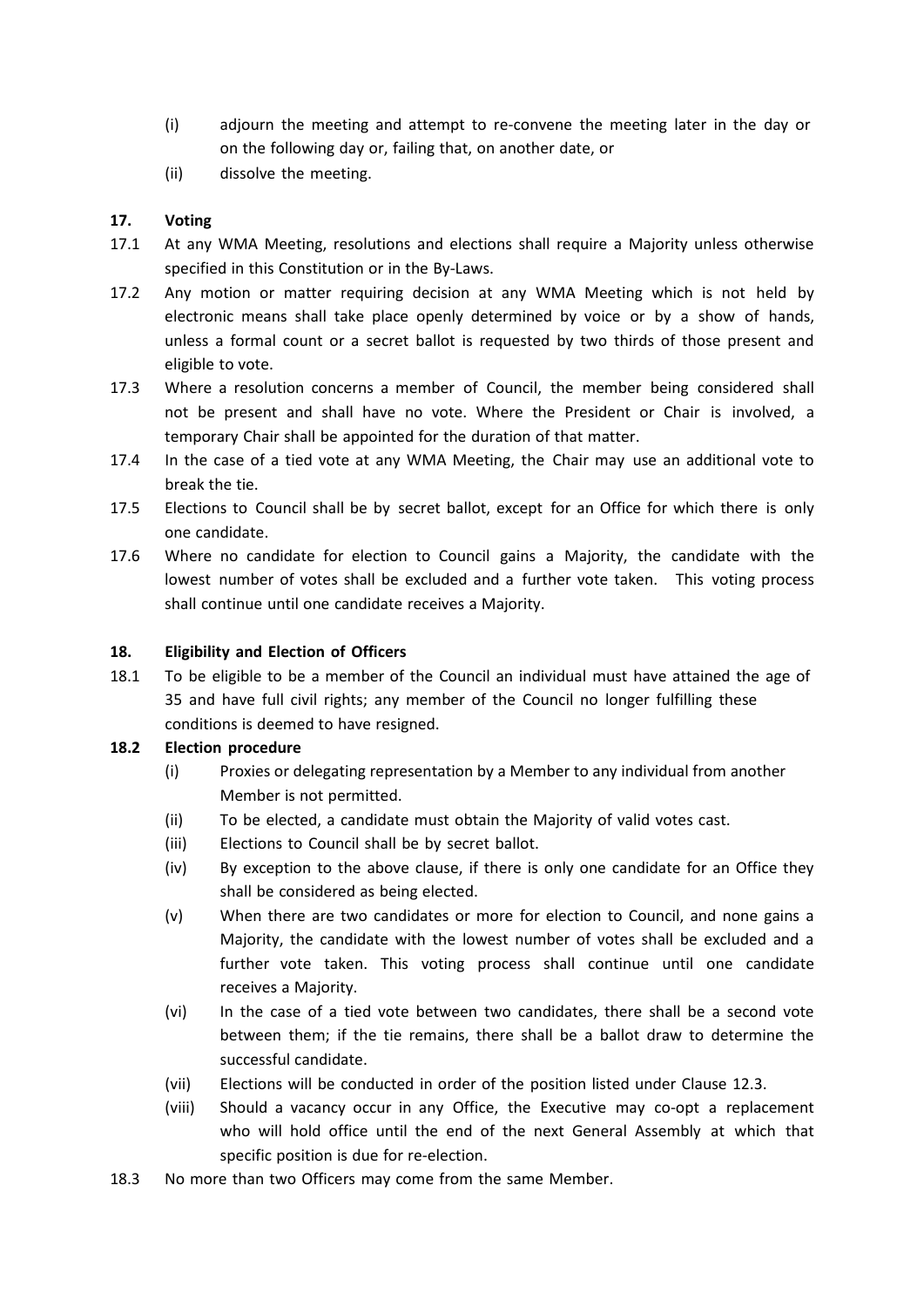- 18.4 An individual may only be nominated for election to Council by the Member country or Territory of which they are a citizen, or where they are a permanent resident in that country or Territory, and for which they are eligible to compete for that country or Territory. Any subsequent change in permanent residency and nomination for Council by another Member must first be reported to and confirmed in writing by the WMA Secretary. No individual shall hold more than one Office.
- 18.5 No Council member shall hold a management position in another organization that promotes any international masters athletics event that is not specifically authorized by WMA or that are in direct competition with WMA championships.
- 18.6 The IAAF Representative shall be appointed by IAAF.
- 18.7 The detailed roles and responsibilities of the Officers are provided in the By-Laws.
- 18.8 The By-Laws provide circumstances in which and procedures by which persons may be removed from Office or disqualified from seeking Office.

## **19. Elections and Term of Office**

- 19.1 The election of Officers shall be staged, with the Executive Vice President, Vice President Competition and Secretary being elected at General Assembly; and President, Treasurer and Women's Representative being elected at the following General Assembly.
- 19.2 Officers shall serve an initial term commencing at the close of the Stadia Championships at which they are elected and ending at the close of the second Stadia Championships following their election. They may be re-elected only once to the same office.
- 19.3 No person may serve more than a total of 16 years in any capacity on Council nor is any person eligible to be appointed or elected to Council if on completion of the term that person would have served a total of more than 16 years on Council.
- 19.4 A single partial term which was served or which is to be served to fill a vacancy on Council shall not be taken into account for the purposes of Clause 19.3.
- 19.5 No person may serve more than a total of 12 years in the capacity of a Regional Delegate on Council.
- 19.6 For the purposes of Clauses 19.3 and 19.5 all terms served on Council shall be deemed to commence on and include July 1 and to end on and include June 30, regardless of the day or month on which they actually commence or end. Terms spent on Original WMA's Council shall be taken into account in determining eligibility under Clauses 19.2, 19.3 and 19.5.

## **PART-E: FINANCIAL MATTERS**

## **20. Finances**

- 20.1 WMA is a not-for-profit organization.
- 20.2 WMA's financial resources shall be derived from:
	- (i) championship fees paid by WMA championship host organizations,
	- (ii) competitor levies at WMA championships and other sanctioned masters athletics competitions,
	- (iii) grants from other organizations,
	- (iv) interest and other income generated by WMA assets,
	- (v) donations from sponsors and others,
	- (vi) commercial activity consistent with and in support of the Objects, and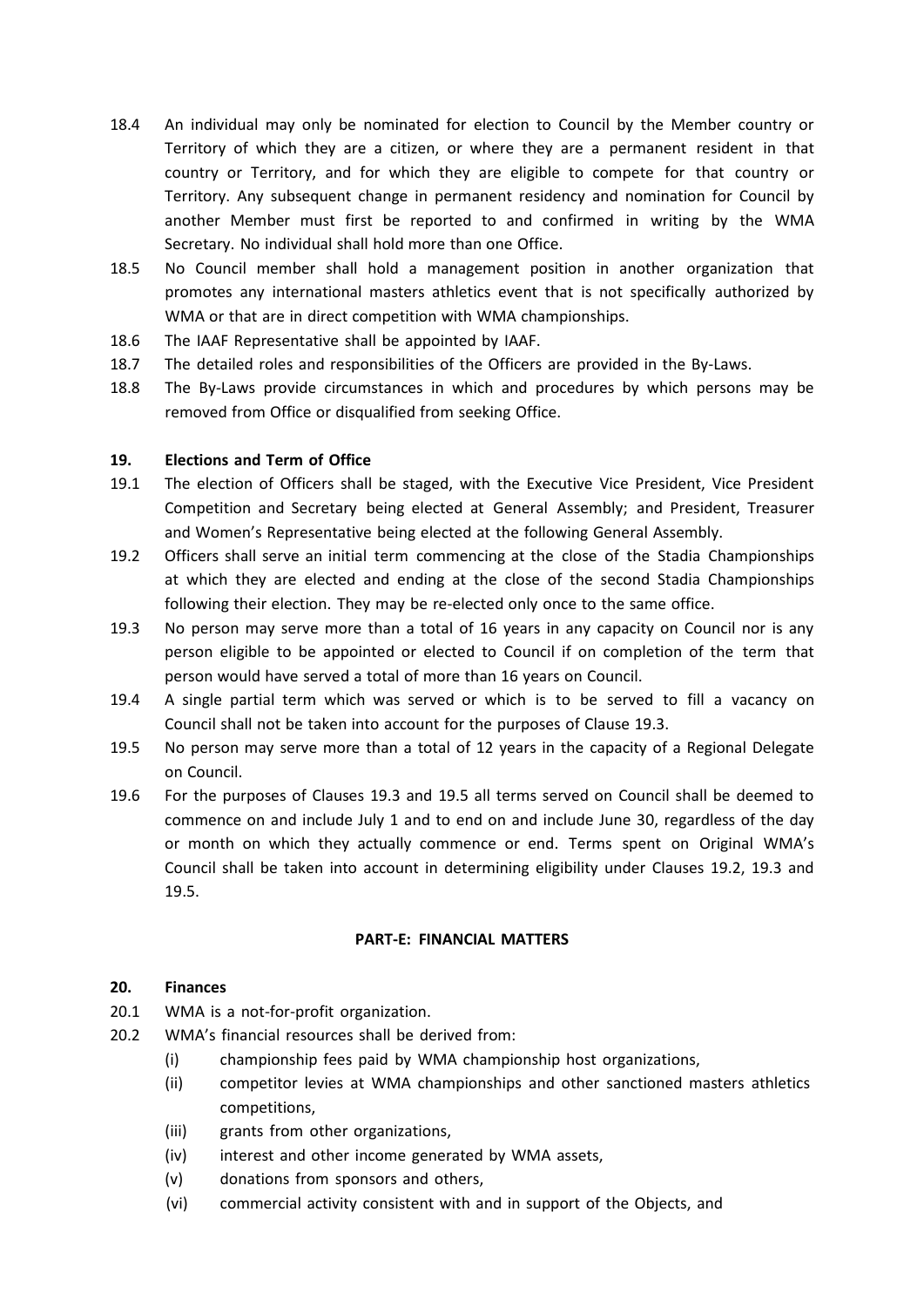- (ii) membership fees, if applicable.
- 20.3 The financial resources of WMA shall be used only to further the Objects.
- 20.4 No person who can materially influence the payment of income, benefit or advantage shall derive any income, benefit or advantage from WMA except where this is derived from professional services to WMA rendered in the course of business and is charged at no more than current market rates.

#### **21. Accounts**

- 21.1 The Executive, through the Treasurer, shall be responsible for the management of WMA finances, accounts, receipts and payments.
- 21.2 All funds received by WMA shall be deposited in approved bank instruments and accounts in the name of WMA.
- 21.3 The Treasurer and the President shall be registered signatories on WMA accounts and shall each be entitled to have access to the accounts.
- 21.4 The President shall be a co-signatory with the Secretary or Treasurer on all payments and contracts over US\$10,000.
- 21.5 WMA accounts shall be recorded in American currency, regardless of the currency in which the funds are held.
- 21.6 WMA's accounting period shall normally be of two years duration commencing on the first day of January preceding the date of holding a General Assembly, and ending on the last day of December preceding the next General Assembly.

#### **22 Liability**

- 22.1 The liability of WMA shall be limited to WMA's assets.
- 22.2 The liability of a Member to contribute to the payment of debts and liabilities of WMA, or the costs, charges and expenses in the dissolution of WMA is solely limited to the amount of outstanding membership fees if any, or other monies payable by that Member to WMA.
- 22.3 WMA shall maintain the following insurances to protect WMA and its Office Bearers against any claims resulting from its activities and their participation in those activities:
	- (i) travel and professional indemnity insurance for its Officers, and
	- (ii) professional indemnity insurance for its Office Bearers.

#### **PART-F: GENERAL**

#### **23. Breaches of Standard of Conduct**

- 23.1 The By-Laws provide procedures and adjudication processes to deal with allegations of breaches of the standard of conduct established in the By-laws, Rules and Formal Policies.
- 23.2 A person accused of a breach of such standard of conduct shall not be a member of the Committee considering the case.
- 23.3 Where more than one person is accused and the Committee is hearing the charges consecutively during the same meeting of the Committee, none of the accused persons shall be members of the Committee whether cleared of the charges or not.